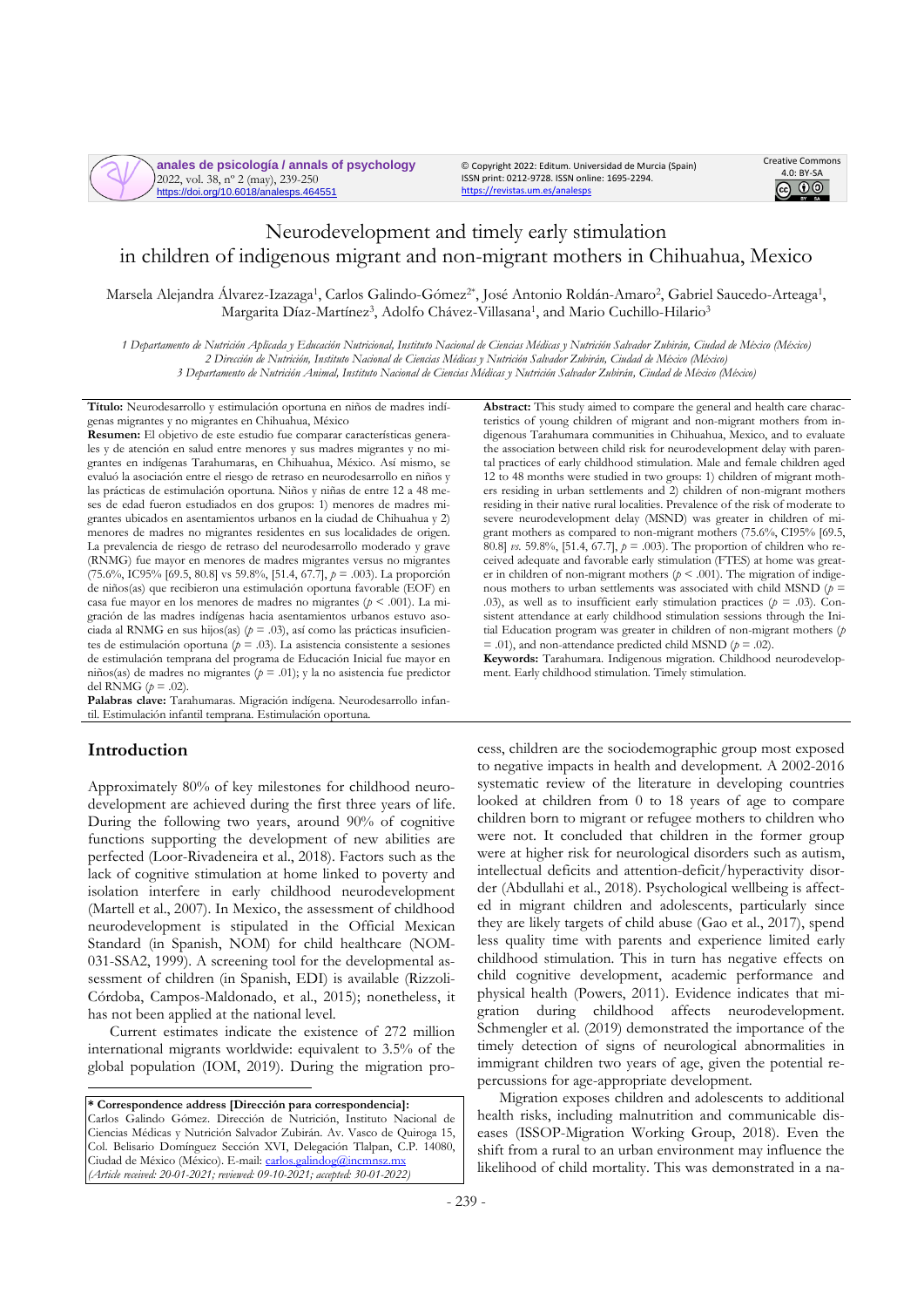tionally representative study in Nigeria where children below five years of age born to non-migrant rural mothers showed a lower risk of mortality than their migrant counterparts. Determinant factors for migrants included the rupture of familial and community ties, low socioeconomic status, social vulnerability, and difficulties adapting to urban settings and new environmental conditions (Antai et al., 2010). Further negative impacts on general health have also been demonstrated, particularly in children and adolescents displaced due to changes in the marital status of their mothers (Anglewicz et al., 2019).

Migrations occur in the optimistic context of seeking an improved quality of life, but often result in worse living conditions in the short term. For example, international literature points to increased poverty and reduced primary-level health care (Rice & Webster, 2017), as well as inadequate medical care provided to pregnant women during delivery and postpartum (Phillimore, 2016). One exemplary case is the Kichwa indigenous community of the Tunguruhua Province of Ecuador, where migration to large cities as a survival strategy has led to begging by women and children (Pinos Montenegro, 2016).

In Mexico, indigenous migrants – especially children and adolescents - face significant challenges in terms of language barriers (Colmenares-Roa et al., 2017) and unfamiliar cultural practices in the urban zones where they arrive (León-Pérez, 2019), and are subject to marginalization (Franco-García, 2016). Furthermore, they experience inequalities in general health outcomes (Juárez-Ramírez et al., 2014) and, in the case of children below five years of age, in nutritional status (Ortega et al., 2012). Existing evidence indicates significant contrasts between indigenous populations residing in their native territory and those who reside in urban areas (Roldán et al., 2017) which are not fully explained by the act of ruralurban migration. The Tarahumara ethnic group in the state of Chihuahua is one of 62 indigenous groups in Mexico who experience extreme poverty. In 2008, the Tarahumara region suffered a famine which spurred the emigration of many families (Roldan et al., 2012). In light of this, it is critical to study the migration of vulnerable ethnic groups from marginalized and overwhelmingly rural areas, to urban areas. This process may imply detrimental health effects for children of migrant mothers, especially in the early childhood stage.

Our study therefore has two objectives: 1) to compare the general and health care characteristics of mothers and their children from 12 to 48 months of age for both migrant mothers in urban settlements in Chihuahua City, Mexico and in non-migrant mothers residing in rural indigenous localities in the state of Chihuahua; and 2) to assess the association between a) the risk of neurodevelopment delays in these children and b) the migration condition of their indigenous Tarahumara mothers and the parental early stimulation practices provided to children at home.

## **Methods**

## **Study site**

The Tarahumaras, or self-identified Rarámuris, are an indigenous community in the north of Mexico. They are native to a section of the Sierra Madre Occidental which passes through the state of Chihuahua as well as the southeast regions of Durango and Sonora. The Tarahumaras occupy one fourth of the territory of Chihuahua and are mainly concentrated within 17 municipalities spanning the similarly named Sierra Tarahumara. In general, the Tarahumara lack access to healthcare services and must travel multiple hours to seek medical attention, in addition to suffering from a poor diet (Roldan et al., 2012). Chihuahua City has over 100 unofficial settlements where the indigenous migrant population resides. While these settlements were originally built on the outskirts of the city, their continuous growth now places them within city boundaries. These settlements have some basic public services such as electricity, water, sewage, transportation, streetlights and primary education institutions. Indigenous families in these suburb areas have resided there an average of 20 years (Saucedo et al., 2012).

#### **Study design**

We conducted a transversal study from January to October of 2015 using information from the indigenous Tarahumara populations residing in both urban settlements of Chihuahua City and rural localities in eight municipalities of the state of Chihuahua, corresponding to the migrant and nonmigrant population, respectively. We therefore defined two groups of interest: 1) migrant mothers residing in three urban settlements in Chihuahua City, selected by convenience sampling near a shelter maintained by the National Commission for the Development of Indigenous Communities (in Spanish, CDI) specifically created for families who migrate from the Sierra Tarahumara to Chihuahua City, and 2) nonmigrant mothers native to and residing in 29 rural localities throughout eight predominantly indigenous ( $\geq 40\%$  of the total population) municipalities in the Sierra Tarahumara, Chihuahua. Selection of localities was by convenience within the CDI sphere of influence, where shelter-schools were installed to serve the population living in the Sierra and which have less than 500 inhabitants. Urban settlements and rural localities were selected based on CDI guidance which determined the selected areas as reflective of the populations of interest (Figure 1).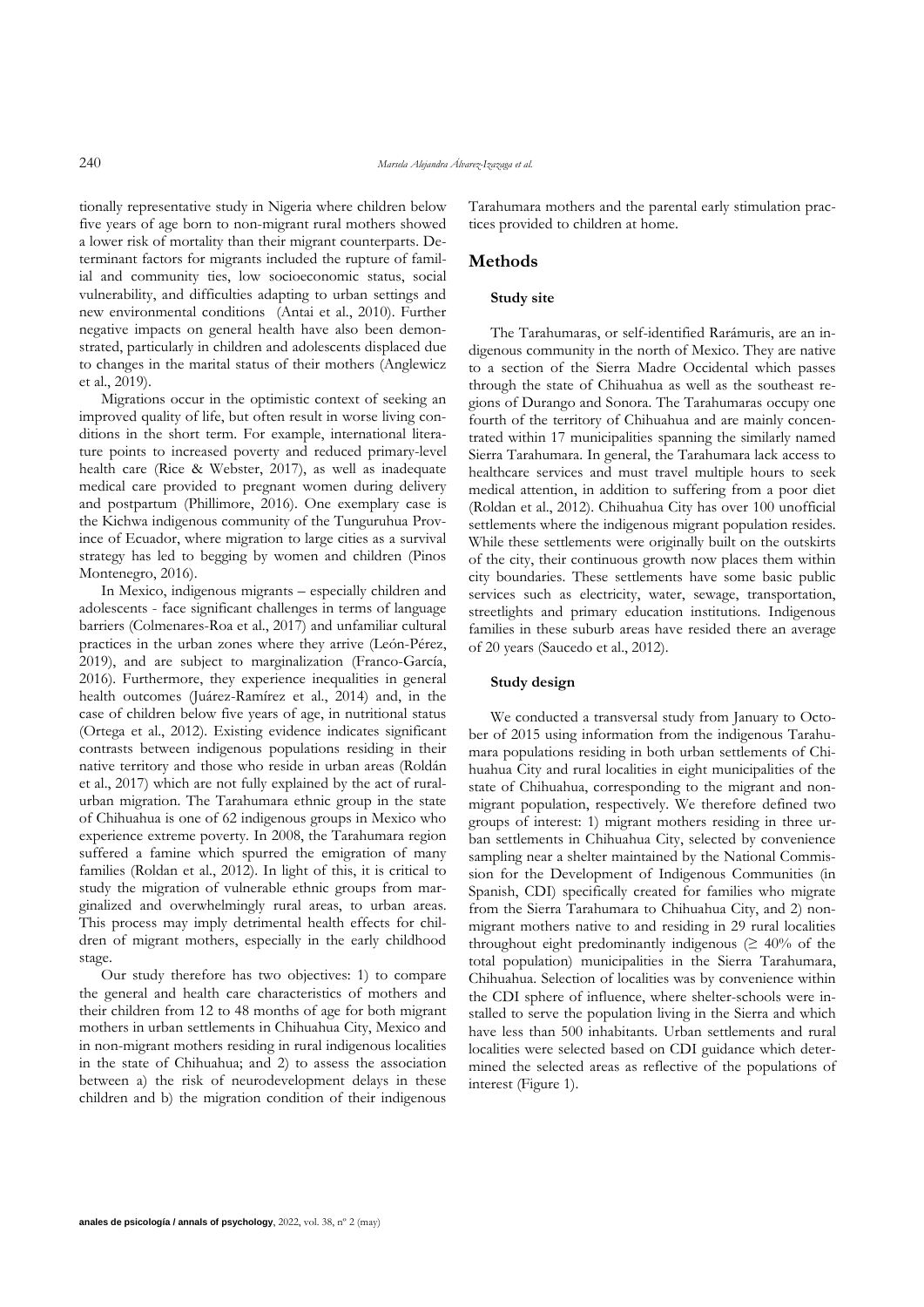#### **Figure 1**

*Selected municipalities reflective of the indigenous population in the state of Chihuahua. Chihuahua City is marked in black.*



## **Study population**

Both study groups included children of both sexes aged 12 to 48 months and who were children of indigenous mothers. The indigenous mother-child pair was defined by the ability to speak an indigenous language and by the mother's ethnic self-identification as Tarahumara. Inclusion criteria were: children aged 12, 18, 24, 36 or 48 months at time of study  $(\pm 1 \text{ month})$  without visible signs of neurological damage, whether residing in the selected urban settlements in Chihuahua City or born in the selected rural localities. Selection was performed through house visits to a total of 518 families in 29 selected rural localities, and 250 families in the selected urban settlements, resulting in a final recruitment of 276 children and their respective mothers. Table 1 shows the representative municipalities selected, including the numbers of localities/settlements selected, families interviewed, and children who made up the total study sample.

#### **Table 1** *Municipalities and sites selected as reflective of the indigenous Tarahumara population.*

| ιτική συμματικό από θερο θυσιούς αυτομένωσε την προσελήσηση τα αποτελεία μυματοποί |            |             |           |  |  |  |  |  |
|------------------------------------------------------------------------------------|------------|-------------|-----------|--|--|--|--|--|
| Municipalities in the                                                              | Rural      | Families    | Children  |  |  |  |  |  |
| state of Chihuahua                                                                 | localities | interviewed | recruited |  |  |  |  |  |
| Balleza                                                                            |            |             | 15        |  |  |  |  |  |
| Batopilas                                                                          |            | 52          | 13        |  |  |  |  |  |
| Chinipas                                                                           |            | つつ          |           |  |  |  |  |  |

| $-$ . We see the matrix $\sim$ |                   |     |     |
|--------------------------------|-------------------|-----|-----|
| Chinipas                       |                   | 22  | 3   |
| Guachochi                      |                   | 78  | 16  |
| Uruachi                        |                   | 29  | 3   |
| Guadalupe y calvo              |                   | 163 | 41  |
| Morelos                        |                   | 34  | 4   |
| Temósachi                      |                   | 67  | 17  |
|                                | Urban settlements |     |     |
| Chihuahua City                 |                   | 250 | 164 |
| <b>TOTAL</b>                   | 32                | 768 | 276 |

## **Assessment of the risk of delayed childhood neurological development**

To assess the risk for delayed neurological development in the children recruited, we applied the Screening Test for Early Childhood Neurodevelopment (in Spanish, PTNI), designed and validated by the Instituto Nacional de Ciencias Médicas y Nutrición Salvador Zubirán (INCMNSZ). This test is applicable to five pre-school age groups in critical de-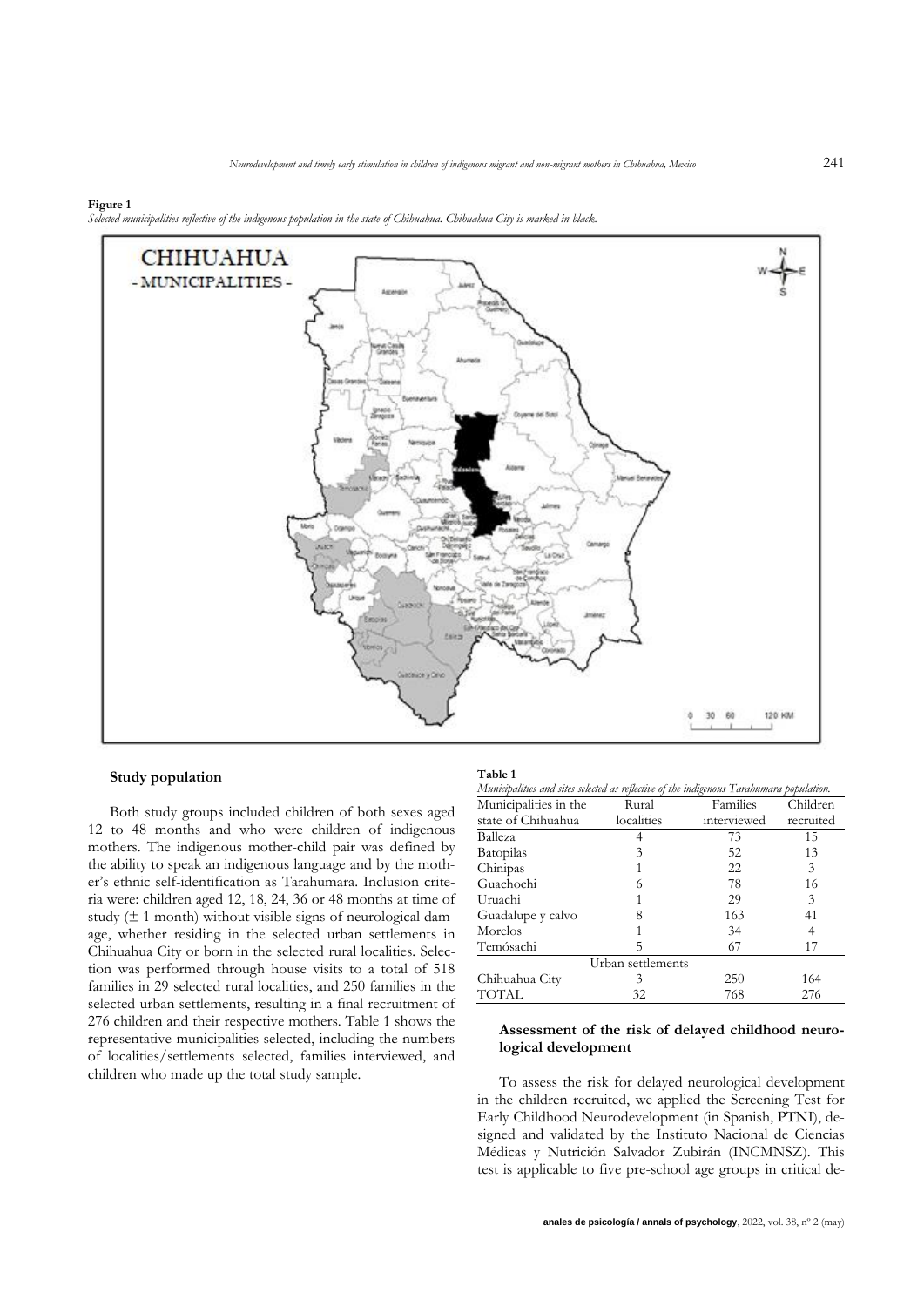velopmental stages for evaluation: 12, 18, 24, 36 and 48 months  $(\pm 1$  month). Timely detection of a developmental delay (before 24 months of age) can signal interventions to facilitate the development of new age-appropriate abilities, and may allow the child to still achieve the expected neurological maturity (Bolaños, 2002; Shaffer, 2000). After 24 months of age, when development is less rapid, annual assessment is recommended to ascertain whether or not the child has reached optimal development of the expected ageappropriate abilities. In this way, developmental stages prior to five years of age where cerebral plasticity is greater represent windows of opportunity which can be taken advantage of to ensure adequate development (Shaffer, 2000). The PTNI addresses six areas of childhood neurodevelopment: gross motor, fine motor, language, cognitive, social-affective and independence. The total test score is out of a maximum of 12 points, and conforms the following ranges: 1) 0-6 points - "serious risk of delay" equivalent to an evident risk of delay, 2) 6.5 - 8 points - "moderate risk of delay" indicating that the child has not achieved adequate and appropriate development for his or her age, 3) 8.5 - 10 points – "mild risk of delay" where child has failed to exhibit three of the 12 expected behaviors, indicating the need for timely early stimulation at home, and 4) 11 - 12 points – "normal neurodevelopment" if the child exhibits 11 - 12 of the 12 behaviors and therefore appears to have reached adequate cognitive development. Results falling under the first two categories (0 - 8 points) should be referred for diagnostic tests and specialized care for the child.

The creators of the PTNI applied expertise in childhood neurodevelopment to determine a set of ideal behaviors which represent different developmental milestones and serve to detect potential structural or functional damage due to underdevelopment of the central nervous system. The results of PTNI pilot studies such as the literature review of key evidence (WHO, 2006; Newborg, 2011), as well as the validation of the study context, may be found in Ávila et al. (2013). The test demonstrates a sensitivity of 0.88, specificity of 0.77, and reliability by internal consistency with a Kuder-Richardson 20 coefficient of 0.724. The PTNI is simple and easily applied by trained personnel. It is a screening tool designed for practical community-level use (Ávila et al., 2013), and has been applied in a variety of studies across all states of Mexico (Ávila et al. 2013, 2018).

#### **Assessment of timely early stimulation practices**

We used the Timely Early Stimulation Scale (in Spanish, EEO) to evaluate parental practices of early childhood stimulation, which consists of a set of questions querying activities the mother or child-caregiver performs to stimulate her child's neurodevelopment. Each question has three response options: daily  $= 1$ , sometimes  $= 0.5$  and never  $= 0$ . Input by experts on timely/early stimulation, neurodevelopment and psychometry contributed to a list of timely stimulation practices which is divided into three categories: 1) "minimal stimulation" (0 - 16 points) indicating that the mother or child-caregiver interacts with the child to only a minimum extent, at the disadvantage of the child's neurodevelopment; 2) "moderate stimulation" (16.5 - 20 points) indicating that the mother or child-caregiver interacts with the child but not sufficiently to enable optimal neurodevelopment for his or her age; and 3) "favorable stimulation" (20.5 - 24 points) indicating that the mother or child-caregiver adequately stimulates the child according to age-appropriate needs, through playing and spending quality time with him or her (Ávila et al., 2013). The EEO scale has criterion validity and reliability for internal consistency with a Kuder-Richardson coefficient of 0.81.

Both instruments (the PTNI and EEO) were adapted to the indigenous Tarahumara population and tested prior to the study in order to minimize application errors. Adaptation and testing were performed by expert professionals in neurodevelopment assessment.

### **General and health care characteristics of the mother-child pair**

We applied a questionnaire to collect general information on subjects, as well as pre- and peri-natal risks and childrearing and care context (Ávila et al., 2013). Questions were related to: 1) the child, such as age and gender; 2) the motherchild pair, such as complication during pregnancy and delivery, healthcare services received during delivery, breastfeeding during the first 30 minutes post-delivery, and amount of mother and child time spent together; and 3) the mother, such as her marital status. Additional questions related to the birth order of the child in relation to any other siblings, whether he or she lives with a father, who is his or her main caretaker, and whether he or she has participated in timely/early stimulation sessions through the Initial Education program. The questionnaire was adapted to the indigenous population and tested prior to the study.

#### **Procedures**

A group of 15 bilingual health professionals and indigenous Initial Education professors native to the selected localities were trained in the application of the PTNI, EEO and questionnaire on general and health care characteristics. They also received orientation for explaining to mothers the importance of their child's participation, the appropriate treatment of the children during assessment and the need for informed consent. Furthermore, personnel acted as indigenous translators (in their native language of Tarahumara) in order to facilitate the logistics of entrance to localities and settlements, and house visits to recruit children accompanied by their mother or caretaker who met the inclusion criteria. Application of the PTNI, EEO and questionnaire took place in an adequate space within the child's home, and took an average of 40 minutes. In cases where the child would not engage with the evaluator, the mother was asked to interact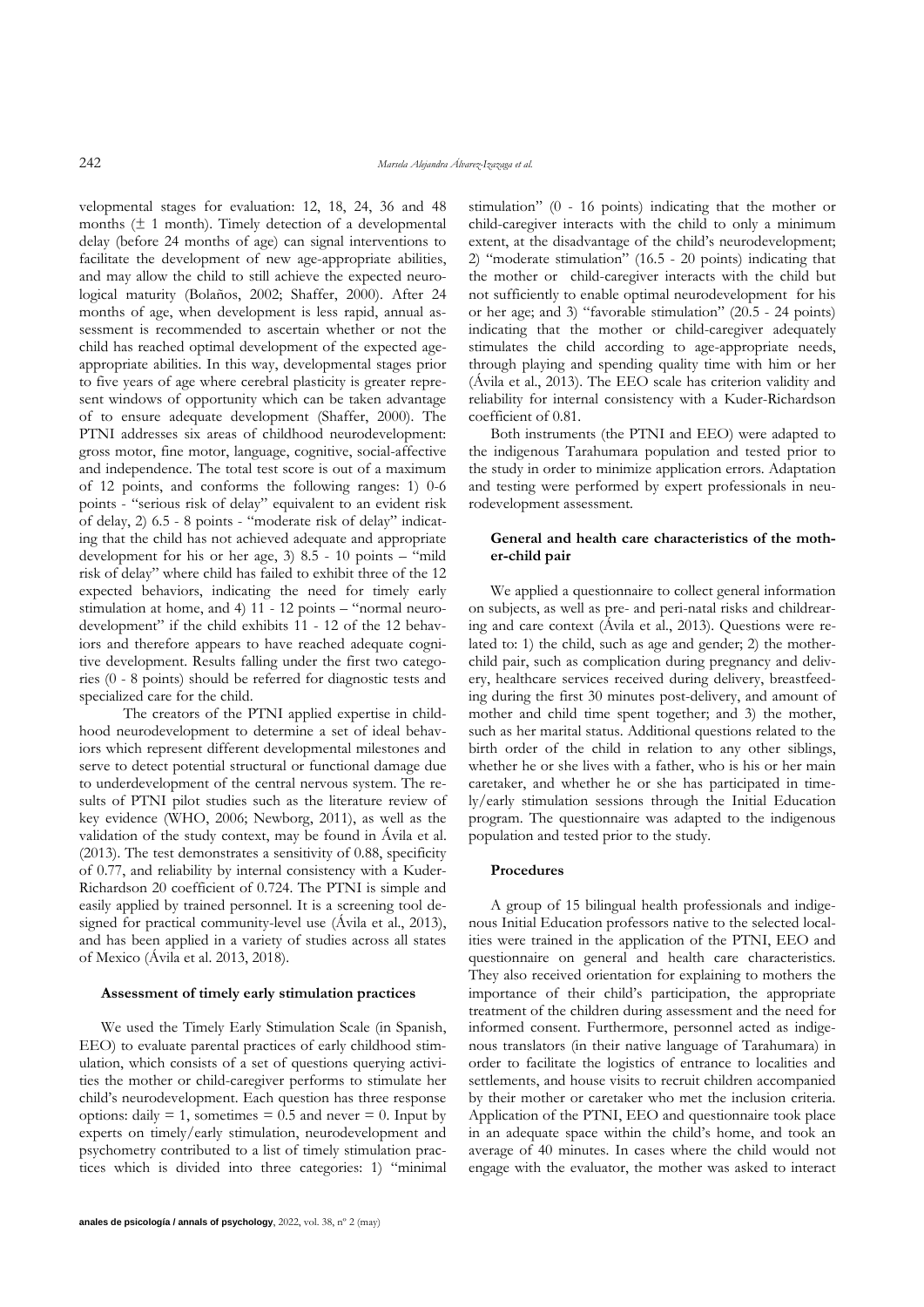with the child in order to observe and record his or her behaviors. This situation was documented in 8% of visits, and did not appear to interfere in successful data collection. The general and health care information questionnaire for the mother-child pair was applied to the mother. Prior to data gathering, a pilot study was performed for both assessment tools and questionnaire in order to minimize data collection errors. In addition to conducting training, study researchers supervised data collection to guarantee data quality.

#### **Statistical analysis**

We estimated prevalence for each category of neurodevelopment and timely early stimulation for each study group. Children were divided into two age groups: 1) 12 - 24 months (including children of 12, 18, and 24 months of life  $±$  1 month), and 2) 36 - 48 months (including children of 36 and 48 months of life  $\pm$  1 month). For each group, prevalence of the variables and categories of interest were obtained with their respective 95% confidence intervals (CI95%). For the PTNI variable "risk of neurodevelopment delay", we divided the original categories into two: 1) "moderate/severe risk of neurodevelopment delay (MSND)" indicating that the child must be referred to a specialist to confirm diagnosis and receive necessary care for potential central nervous system damage, and 2) "mild risk of neurodevelopment delay or normal neurodevelopment" (MND/N) indicating that the child would only require the initiation or continuation of timely stimulation to reach normal development. In the case of the EEO variable "timely early stimulation", we also established two categories: 1) "insufficient timely early stimulation" (ITES) (by combining the original "minimal stimulation" and "moderate stimulation" categories) indicating that the child has not received adequate stimulation to allow the development of age-appropriate abilities and capacities, and 2) "favorable timely early stimulation" (FTES) indicating that the child assessed received adequate stimulation for optimal brain development. For the general and health care characteristics of the indigenous motherchild pairs, we calculated prevalence with CI95% for comparison between both groups, and used the chi<sup>2</sup> test for homogeneity to evaluate the differences of proportion between different categories. In addition, we applied the Mann Whitney U-test and student *t*-test for the comparison of medians or means, as applicable. The normality of data points obtained from the total PTNI and EEO scores was evaluated through Skewness/Kurtosis and Shapiro-Wilk tests. To quantify the association between the condition of child MSND with the migrant condition of their mother and ITES, we generated two logistic regression models to estimate odds ratios (OR) with CI95%. The first model estimated raw ORs for each variable. The second model estimated adjusted ORs for each variable. In both models, the dependent variable was MSND and covariables were the various characteristics of interest. Standard errors were adjusted for variable dependence in the interior of the localities/settlements (Hosmer et al., 2013). Data were analyzed using the program STATA, 2015.

#### **Ethical considerations**

Evaluators explained to mothers or child-caregivers the importance of their child's participation in the study. Their authorization to participate was provided via signature or fingerprint on an informed consent form, which included details on the advantages and disadvantages of free and voluntary participation in the study. The form also specified that the decision not to participate would have no negative repercussions. These explanations were provided in the native language of the potential participant when he or she did not speak Spanish. The study was approved by the Research Ethics Committee of the INCMNSZ.

## **Results**

Prevalence for the risk categories of developmental delay in migrant mothers and children was: mild – 18.3% CI95% [13.2, 24.8], moderate - 33.5% [27. 4, 40.3] and severe - 42.1% [31.0, 54.0]. These were statistically distinct from the non-migrant group, which showed: mild - 17.0% [10.2, 26.7], moderate - 24.1% [17.3, 32.5] and severe - 35.7% [27.1, 45.3]  $(\chi^2 = 17.6878, p = .0013)$ . In terms of timely early stimulation, significant contrasts were also observed between different categories: minimal - (86.6% [81.7, 90.3] *vs*. 56.3% [45.6, 66.4]), moderate - (12.8% [9.3,17.5] *vs*. 33.9% [27.1, 41.5]) and sufficient -  $(0.6\%$  [0.4, 0.8] *vs.* 9.8% [5.0, 18.4]) ( $\chi^2$  = 35.1253,  $p \leq 0.001$  for migrants and non-migrants, respectively (Figure 2).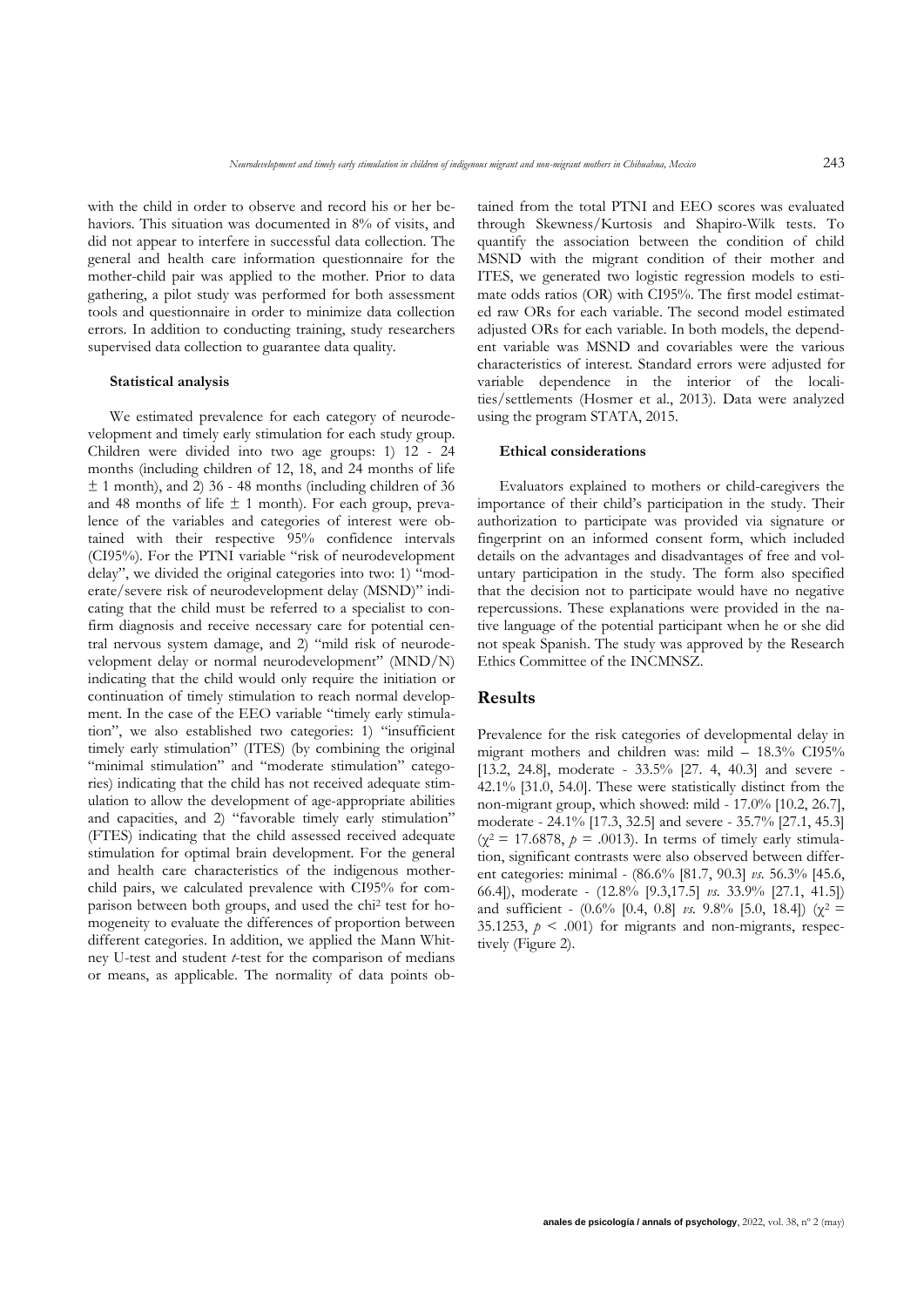100

#### *Prevalence of risk categories for neurodevelopment delays and timely early stimulation, by children of migrant and non-migrant mothers.*





Table 2 describes the characteristics of indigenous mothers and children by their migratory condition. Among children, no statistically significant differences were observed by age in either group. As far as gender, the percentage of male children was greater in the non-migrant mother group ( $p =$ .018). The median and mean were statistically different for PTNI and EEO scores between the two study groups  $(p =$ .005 and  $p \leq 0.001$ , respectively). Significant differences were also noted between the two groups in terms of MSND (75.6% for migrant mothers *vs.* 59.8% in non-migrant mothers) ( $p = .003$ ), as well as for ITES among the same groups (99.4% and 90.2%, respectively) ( $p < .001$ ). Consistent attendance (daily or up to three times a week) at timely early stimulation sessions through the Initial Education program was greater in rural localities that in urban settlements (20.6% *vs.* 10.4%) ( $p = .003$ ). Rates of pregnancy complications ( $p = .006$ ) and delivery complications ( $p = .003$ ) were greater in non-migrant mothers (22.3% and 25.4%, respectively) than in women who migrated to the city (12.4% and 13.0%, respectively). The majority of births for both groups of mothers were attended by physicians; however, this was more true in migrant mothers as compared with non-migrant mothers (80.5% *vs.* 60.4%, respectively) ( $p = .002$ ). In contrast, women delivering in their native rural localities were more frequently attended by nurses or midwives, or in some cases, gave birth unattended (39.6%). As far as the best practice of initiating breastfeeding in the first 30 minutes postdelivery, a greater negative response was obtained from migrant mothers (20.1%) than non-migrants who remained in their native rural localities (12.7%  $(p = .038)$ ).

#### **Table 2**

*General and health care characteristics of indigenous children and mothers by study group<sup>a</sup> , Chihuahua, Mexico.*

|                                                                | Migrant mothers in urban settlements Non-migrant mothers in rural locali- |                    | <b>TOTAL</b> |                                 |
|----------------------------------------------------------------|---------------------------------------------------------------------------|--------------------|--------------|---------------------------------|
| Characteristics                                                | $(n = 164)$                                                               | ties ( $n = 112$ ) | p-value      | $(n = 276)$                     |
| General (child)                                                |                                                                           |                    |              |                                 |
| Age in months % [CI95%]b                                       |                                                                           |                    |              |                                 |
| 12 to 24                                                       | 58.5 [57.4,59.7]                                                          | 60.7 [52.2,68.6]   |              | $.600 \circ 59.4$ [55.9,62.8]   |
| 36 to 48                                                       | 41.5 [40.3,42.6]                                                          | 39.3 [31.4,47.8]   |              | 40.6 [37.2,44.1]                |
| Gender % [CI95%]                                               |                                                                           |                    |              |                                 |
| Male                                                           | 45.7 [42.6,48.9]                                                          | 57.1 [48.4,65.4]   |              | $.018 \circ 50.4$ [42.9,57.8]   |
| Female                                                         | 54.3 [51.1,57.4]                                                          | 42.9 [34.6,51.6]   |              | 49.6 [42.2,57.1]                |
| Total PTNI score <sup>c</sup>                                  |                                                                           |                    |              |                                 |
| Median $(P_{25}-P_{75})$ <sup>d</sup>                          | 6.8(4.0,8.0)                                                              | 7.5(5.5,10.0)      | .005P        | 7.0(4.5,9.0)                    |
| Neurodevelopment category % [CI95%]                            |                                                                           |                    |              |                                 |
| MSND <sup>e</sup>                                              | 75.6 [69.5,80.8]                                                          | 59.8 [51.4,67.7]   |              | $.003 \circ 69.2$ [63.9,74.0]   |
| MND/N <sup>f</sup>                                             | 24.4 [19.2,30.5]                                                          | 40.2 [32.3,48.6]   |              | 30.8 [25.1,36.1]                |
| Total EEO score <sup>g</sup>                                   |                                                                           |                    |              |                                 |
| Mean $(SE)$ <sup>h</sup>                                       | 12.1(0.29)                                                                | 15.1(0.48)         | $< .001$ P   | 13.3(0.50)                      |
| Timely early stimulation category % [CI95%]                    |                                                                           |                    |              |                                 |
| Insufficient (ITES)                                            | 99.4 [99.2,99.6]                                                          | 90.2 [81.6,95.0]   |              | $< .001 \circ 95.7$ [87.9,98.5] |
| Favorable (FTES)                                               | $0.6$ [.04,0.8]                                                           | $9.8$ [5.0,18.4]   |              | $4.3$ [1.5,12.1]                |
| Birth position in relation to siblings <sup>XX %</sup> [CI95%] |                                                                           |                    |              |                                 |
| First-born                                                     | 29.9 [23.1,37.7]                                                          | 33.9 [25.5,43.5]   |              | $.484 \circ 31.5$ [27.1,36.3]   |
| Second-born or later                                           | 70.1 [62.3,77.0]                                                          | 66.1 [56.5,74.5]   |              | 68.5 [63.7,72.9]                |
|                                                                |                                                                           |                    |              |                                 |

Residing with father % [CI95%]

**Figure 2**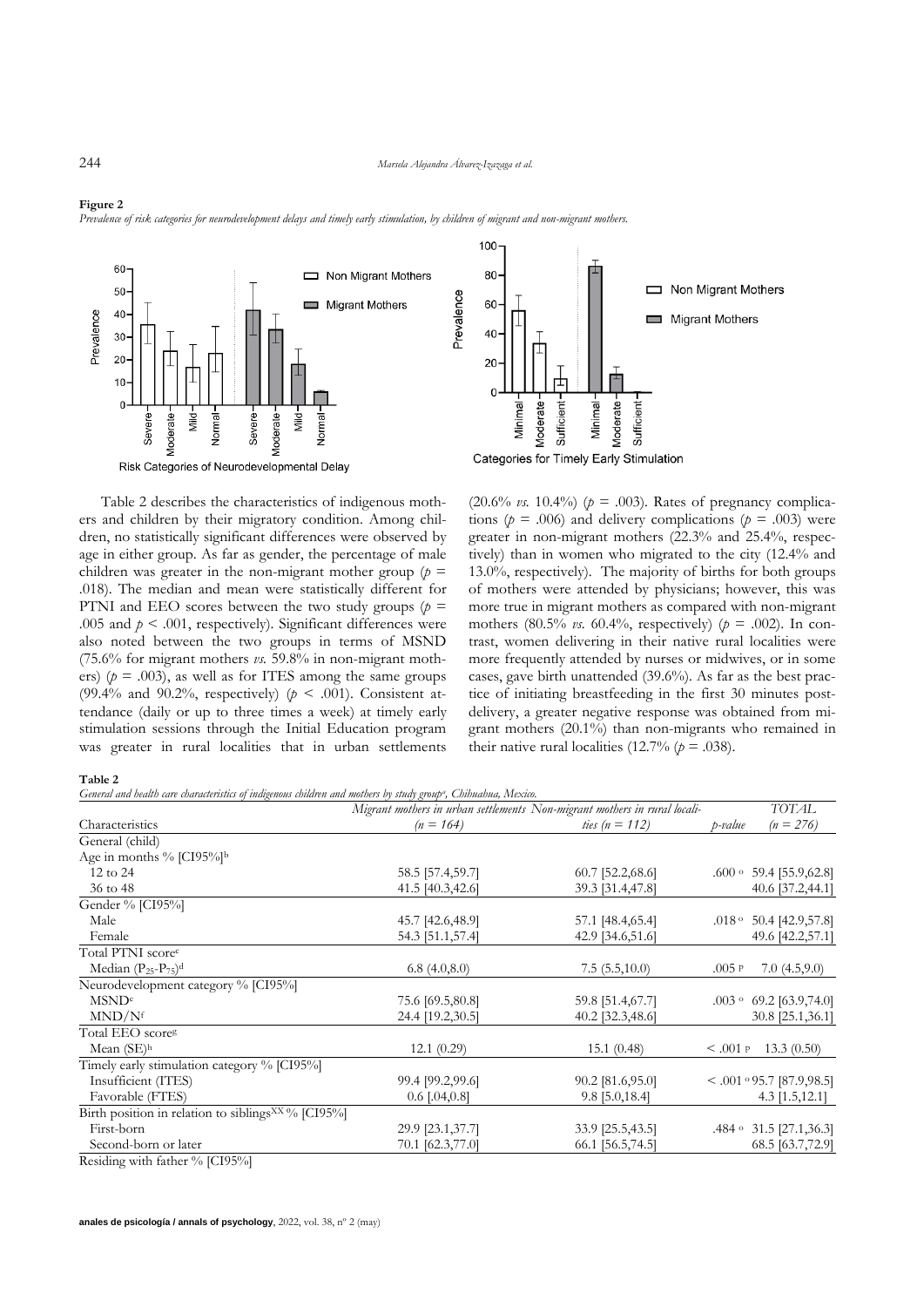|                                                        |                   | Migrant mothers in urban settlements Non-migrant mothers in rural locali- |         | <b>TOTAL</b>                   |
|--------------------------------------------------------|-------------------|---------------------------------------------------------------------------|---------|--------------------------------|
| Characteristics                                        | $(n = 164)$       | <i>ties</i> ( <i>n</i> = 112)                                             | p-value | $(n = 276)$                    |
| Yes                                                    | 77.8 [72.9, 82.0] | 79.5 [73.4, 84.4]                                                         |         | .634 $\circ$ 78.5 [74.2, 82.2] |
| No                                                     | 22.2 [18.0, 27.1] | 20.5 [15.6, 26.6]                                                         |         | 21.5 [17.8, 25.9]              |
| Attends or has attended Initial Education <sup>i</sup> |                   |                                                                           |         |                                |
| % [CI95%]                                              |                   |                                                                           |         |                                |
| Never                                                  | 89.6 [88.3, 91.0] | 79.4 [67.9, 87.6]                                                         |         | $.011 \circ 85.5$ [79.4, 90.0] |
| Daily or up to three times/week                        | 10.4 [9.2, 11.7]  | 20.6 [12.4, 32.1]                                                         |         | 14.5 [10.0, 20.6]              |
| Child caretaker <sup>j %</sup> [CI95%]                 |                   |                                                                           |         |                                |
| Mother                                                 | 98.2 [75.3, 99.9] | 90.2 [82.4, 94.7]                                                         |         | $.184 \circ 94.9$ [81.8, 98.7] |
| Father/Grandmother/Sister                              | $1.9$ [0.1, 24.7] | 9.8 [5.3, 17.6]                                                           |         | 5.1 [1.3, 18.2]                |
| Pregnancy complications of mother % [CI95%]            |                   |                                                                           |         |                                |
| Yes                                                    | 12.4 [9.9, 15.4]  | 22.3 [15.7, 30.7]                                                         |         | $.006 \circ 16.4$ [11.1, 23.6] |
| No                                                     | 87.6 [84.6, 90.1] | 77.7 [69.3, 84.3]                                                         |         | 83.6 [76.4, 88.9]              |
| Delivery complications of mother <sup>k %</sup>        |                   |                                                                           |         |                                |
| $[CI95\%]$                                             |                   |                                                                           |         |                                |
| Yes                                                    | 13.0 [11.1, 15.3] | 25.4 [17.4, 35.7]                                                         |         | $.003 \circ 18.1$ [13.1, 24.4] |
| No                                                     | 87.0 [84.7, 88.9] | 74.6 [64.3, 82.6]                                                         |         | 81.9 [75.6, 86.9]              |
| Birth attendance for mother <sup>1</sup>               |                   |                                                                           |         |                                |
| % [CI95%]                                              |                   |                                                                           |         |                                |
| Physician in hospital/health center                    | 80.5 [78.3, 82.5] | 60.4 [45.6, 73.4]                                                         |         | $.002 \circ 72.4$ [62.1, 80.7] |
| Nurse/midwife at home or unattended birth              | 19.5 [17.5, 21.7] | 39.6 [26.6, 54.4]                                                         |         | 27.6 [19.3, 37.9]              |
| Breastfeeding during the first 30 minutes post-        |                   |                                                                           |         |                                |
| delivery <sup>m %</sup> [CI95%]                        |                   |                                                                           |         |                                |
| Yes                                                    | 79.9 [78.7, 81.0] | 87.3 [80.4, 91.9]                                                         |         | .038 $\circ$ 82.9 [78.3, 86.6] |
| No                                                     | 20.1 [18.9, 21.3] | 12.7 [8.0, 19.6]                                                          |         | 17.1 [13.4, 21.7]              |
| Mother time spent with childn % [CI95%]                |                   |                                                                           |         |                                |
| All day                                                | 54.3 [51.6, 57.0] | 58.0 [46.8, 68.5]                                                         |         | $.506 \circ 55.8$ [50.6, 60.9] |
| $\geq$ 1 hour apart                                    | 45.7 [43.1, 48.4] | 42.0 [31.5, 53.2]                                                         |         | 44.2 [39.1, 49.4]              |
| Marital status of mother % [CI95%]                     |                   |                                                                           |         |                                |
| Married/domestic partnership                           | 86.5 [85.7, 87.3] | 81.2 [73.1, 87.4]                                                         |         | .101 $\circ$ 84.4 [80.4, 87.6] |
| Single/divorced/widowed                                | 13.5 [12.8, 14.3] | 18.8 [12.6, 26.9]                                                         |         | 15.6 [12.4, 19.6]              |

*Note*: Estimates are adjusted by study groups/strata and by localities/settlements. aObtained from children aged 12, 18, 24, 36, 48 months (±1 month). <sup>b</sup>CI95% = 95% confidence interval. cObtained through the PTNI test applied to children in each corresponding age group. *dP25-P75* = percentile 25, percentile 75. <sup>e</sup>MSND = moderate to severe risk of neurodevelopment delay. *f*MND/N = mild risk of neurodevelopment delay or normal neurodevelopment. gObtained through the EEO test applied to children in each corresponding age group. hSE = standard error. XXBirth order of child according to their positioning among any living siblings of the same mother. Initial Education = timely early stimulation sessions for children under four years of age coordinated by the National Council for Educational Advancement (in Spanish, CONAFE) in marginalized rural localities and urban settlements. Family member charged with care of the child during the majority of each day. kComplications experienced by mother or child during labor or delivery. lPerson or persons present and attending child delivery. <sup>m</sup>Immediately, during the first 30 minutes post-delivery. <sup>n</sup>Time which mother and child spend physically together. <sup>o</sup>Chi<sup>2</sup> test for different of proportions, for comparison among study groups. PStudent t-test (means) or Mann-Whitney U-test (medians). Normality of data was assessed using Skewness/Kurtosis and Shapiro-Wilk tests.

Table 3 shows the second model, where adjusted odds ratios predict the risk for moderate to severe neurodevelopment delay (MSND) in children. The migrant condition of the mother in urban settlements determined greater MSND in children, as compared to non-migrant mothers who stayed in their native rural localities (OR = 1.92,  $p = .03$ ). Children who were second-born or later (i.e., not first-born) among their siblings showed a greater likelihood of suffering MSND (OR = 1.61,  $p = .03$ ). Children who received insufficient timely early stimulation (ITES) from their caretaker showed a greater probability for risk of neurodevelopment delay (OR  $= 12.7, p = .03$ ). Not attending Initial Education sessions was also associated with child MSND (OR = 2.30,  $p = .02$ ). Similarly, children with a person other than the mother as a caregiver during the day presented a considerable risk of MSND (OR = 14.9,  $p = .00$ ).

#### **Table 3**

Raw and adjusted odds ratios (OR) for moderate to severe risk of neurodevelopment delay (MSND) in children, by migrant condition of the indigenous mother, timely early stimulation *practices at home and relevant characteristics.*

|                                                 |      | Model 1 <sup>a</sup> |                        |                 |     | Model $2b$ |      |        |            |  |  |
|-------------------------------------------------|------|----------------------|------------------------|-----------------|-----|------------|------|--------|------------|--|--|
| Characteristics                                 | ЭR   |                      | $ICI95\%$ <sup>c</sup> | SE <sup>d</sup> |     | OR         |      | ICI95% | SЕ         |  |  |
| Migrant mother in urban settlement <sup>e</sup> |      |                      |                        |                 |     |            |      |        |            |  |  |
| Yes                                             | 2.08 | 1.32.                | 3.29                   | 0.47            | .00 | 1.92       | 1.05 | 3.49   | $0.56$ .03 |  |  |
| Gender of childf                                |      |                      |                        |                 |     |            |      |        |            |  |  |
| Male                                            | 0.86 | 0.60                 | 1.24                   | 0.15            | .41 | 0.93       | 0.60 | 1.43   | 0.20       |  |  |
| $A$ go in month $e^{g}(n)$                      |      |                      |                        |                 |     |            |      |        |            |  |  |

Age in months<sup>g</sup> (n)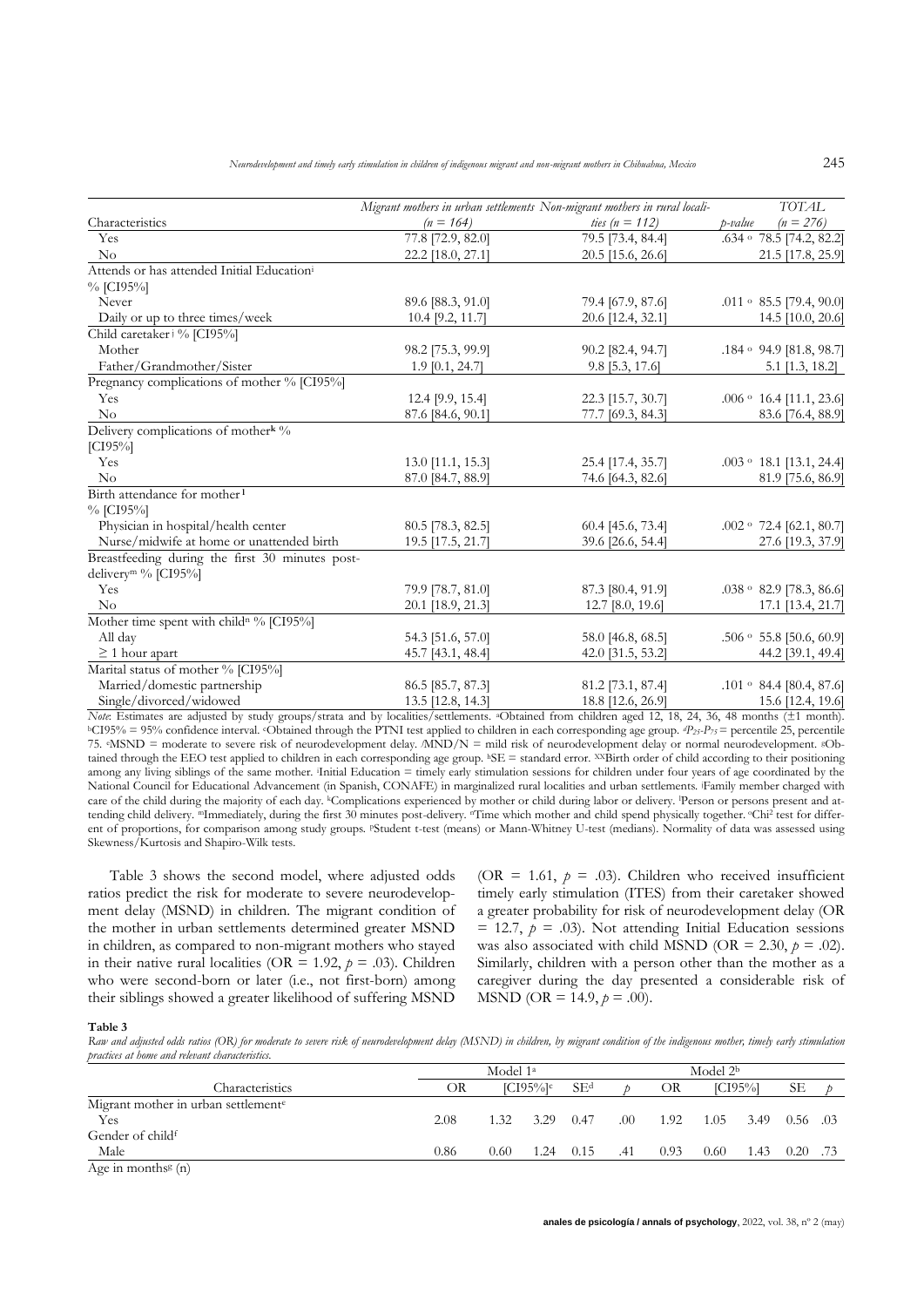|                                                                      | Model 1 <sup>a</sup> |      |                            |      | Model 2 <sup>b</sup> |           |      |            |             |               |  |  |
|----------------------------------------------------------------------|----------------------|------|----------------------------|------|----------------------|-----------|------|------------|-------------|---------------|--|--|
| Characteristics                                                      | OR                   |      | $\left[$ CI95% $\right]$ c | SEd  | Þ                    | <b>OR</b> |      | $[CI95\%]$ | <b>SE</b>   | $\mathcal{D}$ |  |  |
| 12 to 24                                                             | 1.04                 | 0.60 | 1.79                       | 0.28 | .90                  | 1.15      | 0.61 | 2.16       | 0.36        | .66           |  |  |
| Birth position in relation to siblingsh                              |                      |      |                            |      |                      |           |      |            |             |               |  |  |
| Second-born or later child                                           | 1.49                 | 0.91 | 2.44                       | 0.36 | .11                  | 1.61      | 1.05 | 2.47       | 0.34        | .03           |  |  |
| Residing with father                                                 |                      |      |                            |      |                      |           |      |            |             |               |  |  |
| Yes                                                                  | 1.14                 | 0.62 | 2.12                       | 0.35 | .66                  | 1.00      | 0.56 | 1.78       | $0.28$ 1.00 |               |  |  |
| Timely early stimulation <sup>k</sup>                                |                      |      |                            |      |                      |           |      |            |             |               |  |  |
| Insufficient (ITES)                                                  | 12.6                 | 2.66 | 59.6                       | 9.59 | .00                  | 12.7      | 1.34 | 119.9      | 13.9        | .03           |  |  |
| Attends or has attended IE <sup>1</sup>                              |                      |      |                            |      |                      |           |      |            |             |               |  |  |
| Never                                                                | 2.33                 | 1.25 | 4.35                       | 0.71 | .01                  | 2.30      | 1.18 | 4.48       | 0.75        | .02           |  |  |
| Pregnancy complications of mother <sup>ll</sup>                      |                      |      |                            |      |                      |           |      |            |             |               |  |  |
| Yes                                                                  | 1.00                 | 0.49 | 2.03                       | 0.35 | .99                  | 1.06      | 0.53 | 2.12       | 0.36        | .87           |  |  |
| Delivery complications of mother <sup>m</sup>                        |                      |      |                            |      |                      |           |      |            |             |               |  |  |
| Yes                                                                  | 0.89                 | 0.55 | 1.44                       | 0.21 | .63                  | 1.04      | 0.60 | 1.81       | 0.28        | .88           |  |  |
| Birth attendance for mother <sup>n</sup>                             |                      |      |                            |      |                      |           |      |            |             |               |  |  |
| Physician in hospital/health center                                  | 0.69                 | 0.46 | 1.03                       | 0.14 | .07                  | 0.66      | 0.40 | 1.10       | 0.17        | .11           |  |  |
| Breastfeeding during the first 30 minutes post-delivery <sup>ñ</sup> |                      |      |                            |      |                      |           |      |            |             |               |  |  |
| No.                                                                  | 0.93                 | 0.59 | 1.48                       | 0.21 | .76                  | 0.76      | 0.46 | 1.28       | 0.19        | .29           |  |  |
| Mother time spent with child <sup>o</sup>                            |                      |      |                            |      |                      |           |      |            |             |               |  |  |
| $\geq 1$ hour apart                                                  | 1.04                 | 0.48 | 2.23                       | 0.39 | .92                  | 0.97      | 0.49 | 1.89       | 0.32        | .92           |  |  |
| Child caretaker <sup>p</sup>                                         |                      |      |                            |      |                      |           |      |            |             |               |  |  |
| Father/grandmother/sister                                            | 6.10                 | 0.76 | 48.7                       | 6.20 | .09                  | 14.9      | 3.43 | 65.2       | 10.8        | .00           |  |  |
| Marital status of mother <sup>q</sup>                                |                      |      |                            |      |                      |           |      |            |             |               |  |  |
| Single/divorced/widowed                                              | 0.91                 | 0.45 | 1.87                       | 0.32 | .80                  | 1.05      | 0.39 | 2.80       | 0.50        | .93           |  |  |

*Note*:  $n = 265$  child participants aged 12, 18, 24, 36 and 48 months ( $\pm$  1 month) to whom were applied the PTNI, children of migrant and non-migrant mothers from three urban settlements and 29 rural localities. Data obtained from results of the PTNI and divided in two categories. Reference value: mild risk of neurodevelopment delay or normal neurodevelopment (MND/N).

<sup>a</sup>Raw ORs for each characteristic of interest, calculated through logistical regression.

<sup>b</sup>Adjusted ORs for each characteristic of interest, calculated through logistical regression and adjusted for all study variables.

<sup>c</sup>Confidence intervals.

<sup>d</sup>SE: standard error. Standard errors were adjusted by dependencies of the data in the interior of the localities/settlements.

<sup>e</sup>Reference value: indigenous non-migrant mother residing in rural locality.

<sup>f</sup>Reference value: female.

<sup>8</sup>Child age 12, 18 and 24 months  $(\pm 1$  month). Reference value: age 36 and 48 months.

hBirth order of child among any living siblings of the same mother. Reference value: first-born.

<sup>j</sup>Child lives with his or her father. Reference value: no.

<sup>k</sup>Obtained through the EEO as it corresponds to age group, and divided into two categories. Reference value: favorable timely early stimulation (FTES).

Initial Education = timely early stimulation sessions for children under four years of age coordinated by the National Council for Educational Advancement (in Spanish, CONAFE) in marginalized rural localities and urban settlements. Reference value: daily or up to three times/week.

llComplications experienced by the mother over the course of the pregnancy. Reference value: no complications.

<sup>m</sup>Complications experienced by the mother or child during labor or delivery. Reference value: no complications.

<sup>n</sup>Person or persons present and attending child delivery, divided into two groups by type of attendance recieved. Reference value: Nurse/midwife at home or unattended birth.

<sup>ñ</sup>Immediately, during the first 30 minutes post-delivery. Reference value: yes.

<sup>o</sup>Time which the mother and child spend physically together. Reference: all day.

<sup>p</sup>Familymember charged with childcare during the majority of the day. Reference value: mother.

<sup>q</sup>Marital and/or civil status of the mother. Reference value: married/domestic partnership.

## **Discussion**

This study compares general and health care characteristics of mothers and their children of 12-48 months of age, among migrant and non-migrant indigenous mothers in Chihuahua, Mexico. It quantifies the existing association between the risk of moderate to severe neurodevelopment delay (MSND) in children, and the migrant condition of their mothers and timely early stimulation practices by parents. The rural localities studied were classified as indigenous, as well as marginalized, considerably poor, and geographically remote (Roldán et al., 2017). The urban settlements selected had some basic services, but were subject to overcrowded conditions and marginalization (Saucedo et al., 2012). Our study used the PTNI test to detect child risk for neurodevelopment delays, where results showed higher rates of MSND in the children of indigenous migrant mothers (75.6%) as compared to non-migrant mothers (56.8%). This coincides with previous evidence by Abdullahi et al (2018) and Schmengler et al (2019), who have reported that migration has negative repercussions for childhood neurodevelopment. Previous studies in Mexico have documented the prevalence of MSND using the PTNI in children aged 11-13 months in all 32 states residing in significantly disadvantaged populations both socially and politically, and in highly marginalized rural localities. Some reported a general MSND rate of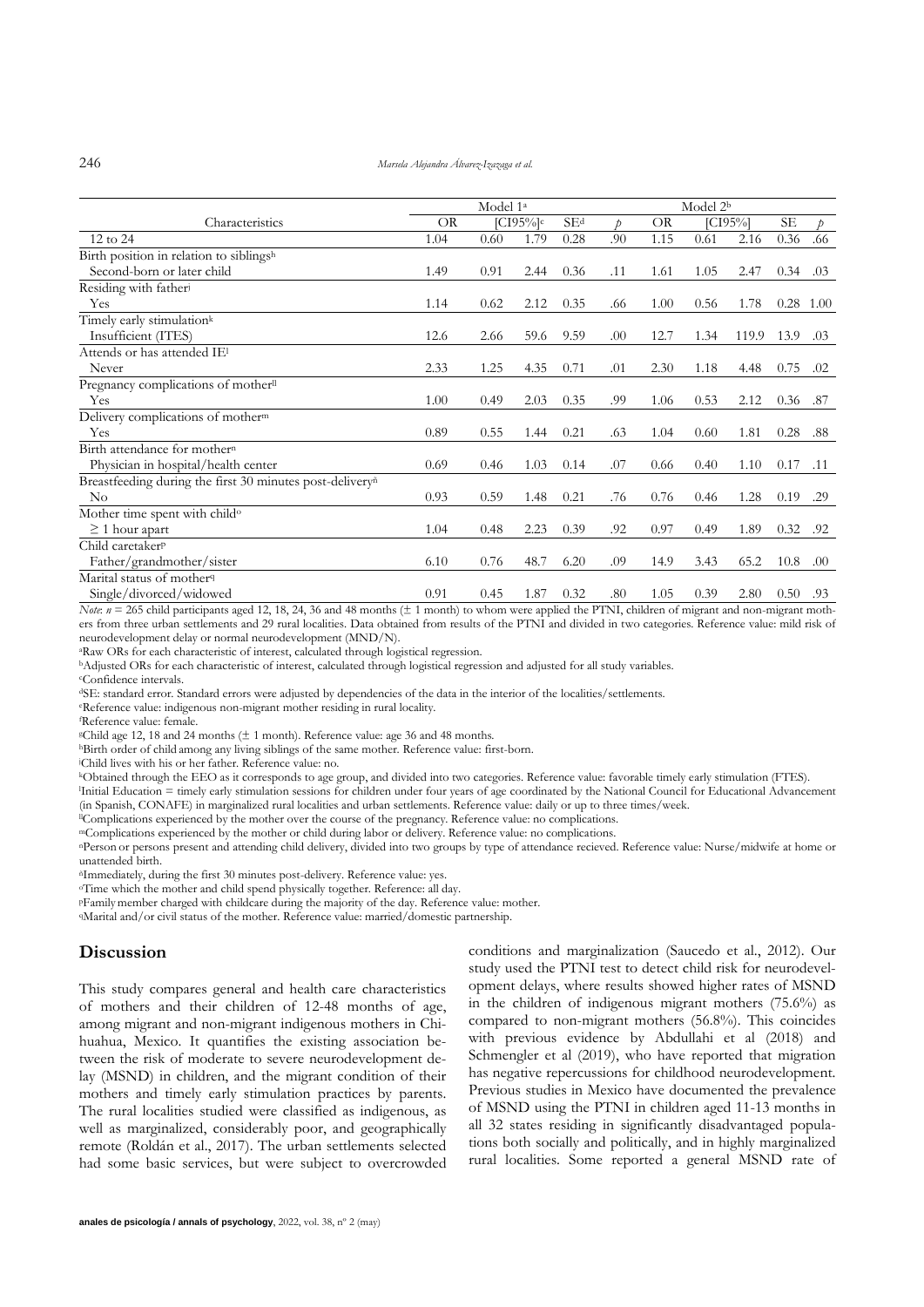39.1%, less than that reported our study (69.2%) (Ávila-Curiel et al., 2018). The localities studied by Ávila-Curiel et al (2018) included beneficiaries of social programs with a component of early stimulation for children, which may explain the discrepancies with the present study. Furthermore, the age range selected by Ávila-Curiel et al (2018) was comparatively lower, which would favor a lower detectable risk of neurodevelopment delay (Shaffer, 2000).

Another study in Mexico confirmed high rates of childhood neurodevelopment abnormalities using the Early Childhood Development Assessment (in Spanish, EDI) to screen children aged 16 to 59 months in rural and urban settings of the state of Puebla. This study found general development abnormalities in up to 94.9% of all included children, and in 89.7% of children aged 16 to 24 months (Rizzoli-Córdoba, Martell-Valdez, et al., 2015).

Other studies with children under five years of age in Mexico have reported risks of developmental delays at rates below that reported herein. These include studies in the State of Mexico (Tirado-Callejas et al., 2017) and Coahuila (Rizzoli-Córdoba, Martell-Valdez, et al., 2015) where risk rates were reported at 26.5% and 16.2%, respectively. Of the latter, 9.9% were children less than one year of age, and 20.8% were children aged one to four. The studies referenced from Puebla and Coahuila observed that risk for developmental delay increases with age; in contrast, our study did not detect significant differences in MSND among age groups studied (68.7% for 12 - 24 months *vs.* 69.5% for 36 - 48 months).

In other low-income countries, evidence shows that up to 43% of children below five years of age are at risk to not reach optimal development (Black et al., 2017). Rates of up to 62.5% of psychomotor development disorders have been detected in Argentina using the National Screening Test (PRUNAPE from the acronym in Spanish) at the primary care level (Lejarraga et al., 2008). In Chile's 2006 Survey of Health and Quality of Life, developmental lags were observed in 29.9% of subjects (Government of Chile, 2006).

Migration is a social determinant of indigenous health whose impacts has been observed across multiple countries in the Americas (León-Pérez, 2019); in indigenous communities migration has specifically been shown to contribute to disparities in healthcare access (King et al., 2009). The Mexican indigenous population has less access to basic healthcare services than the non-indigenous population (Gutiérrez et al., 2019). Nonetheless, little is known about the potential for migration to improve this condition and favor health. Our study showed that a third of all mothers received no medical care during delivery (27.6%), while 18.1% reported labor complications. In both circumstances, the percentage was greater for mothers in rural localities. Independently of their areas of residence (rural or urban), indigenous groups have been shown to receive poor quality healthcare and minimal access to services (Roldán et al., 2017). In Mexico, outpatient healthcare in indigenous migrant populations is a problem with both social and cultural roots (Juárez-Ramírez et al., 2014). Our study showed that migrant mothers had greater rates of birth attendance by a physician (80.5%), which was demonstrated to be protective against MSND in their children. However, we also discovered that the majority of migrant mothers, as compared with non-migrant rural mothers, did not initiate breastfeeding within the first 30 minutes post-delivery (20.1%); this is contrary to the standard recommendation for fomenting adequate child neurodevelopment (Ospina et al., 2015). In one analysis not included in this report, 72.7% of migrant mothers who did not initiate immediate breastfeeding were attended by physicians at delivery. This may be interpreted as these mothers having not been given the opportunity to breastfeed their child. Roldán et al (2017) affirmed this, noting a possible discrimination towards the indigenous population within urban environments.

Studies have contributed evidence of adverse health conditions linked to the condition of migrant children, due to unmet needs for targeted interventions and vulnerability to psychological damage (Lu et al., 2019) and neurodevelopment disorders (Abdullahi et al., 2018). The latter point was demonstrated by our results, which showed that the migration of mothers to urban settlements was a predictor for MSND in their child. Another study demonstrated disadvantages in adequate care for the children of agricultural day workers with parents who migrated to fields in northeast Mexico; these children demonstrated poorer outcomes in health, education and nutrition (Vera-Noriega, 2007)*.* Our study found that children not under the care of their mother were at a high risk for MSND.

Evidence indicates that the rural-urban migration process is a factor affecting early childhood psychosocial development (Abdullahi et al., 2018). We confirm this in our study, where the children of migrant mothers displayed considerably lower scores in the category of normal development as compared to their non-migrant rural counterparts despite the poverty in which most indigenous communities live (Meneses et al., 2018). In addition, insufficient timely early stimulation for children, particularly in urban settlements, was strongly associated with MSND. These multiple factors able to change the normal pace of development may be classified as biological or environmental risk factors for early childhood development. In our study, low PTNI and EEO scores indicating risks for the indigenous migrant population confirm that early stimulation practices are insufficient for young children. The households visited within urban settlements were observed to have few resources and limited conditions which favor adequate stimulation for children: necessary for optimal neurodevelopment (Vandell et al., 2016).

The migratory condition often implies significant life changes for parents, as noted by Salgado (2014), who reported that Mexican women who migrated to the United States developed anxiety and depression linked to discrimination, lack of familiarity in a new environment, and concern for the wellbeing of their families. This concept is highlighted by the converse situation of indigenous non-migrant mothers in our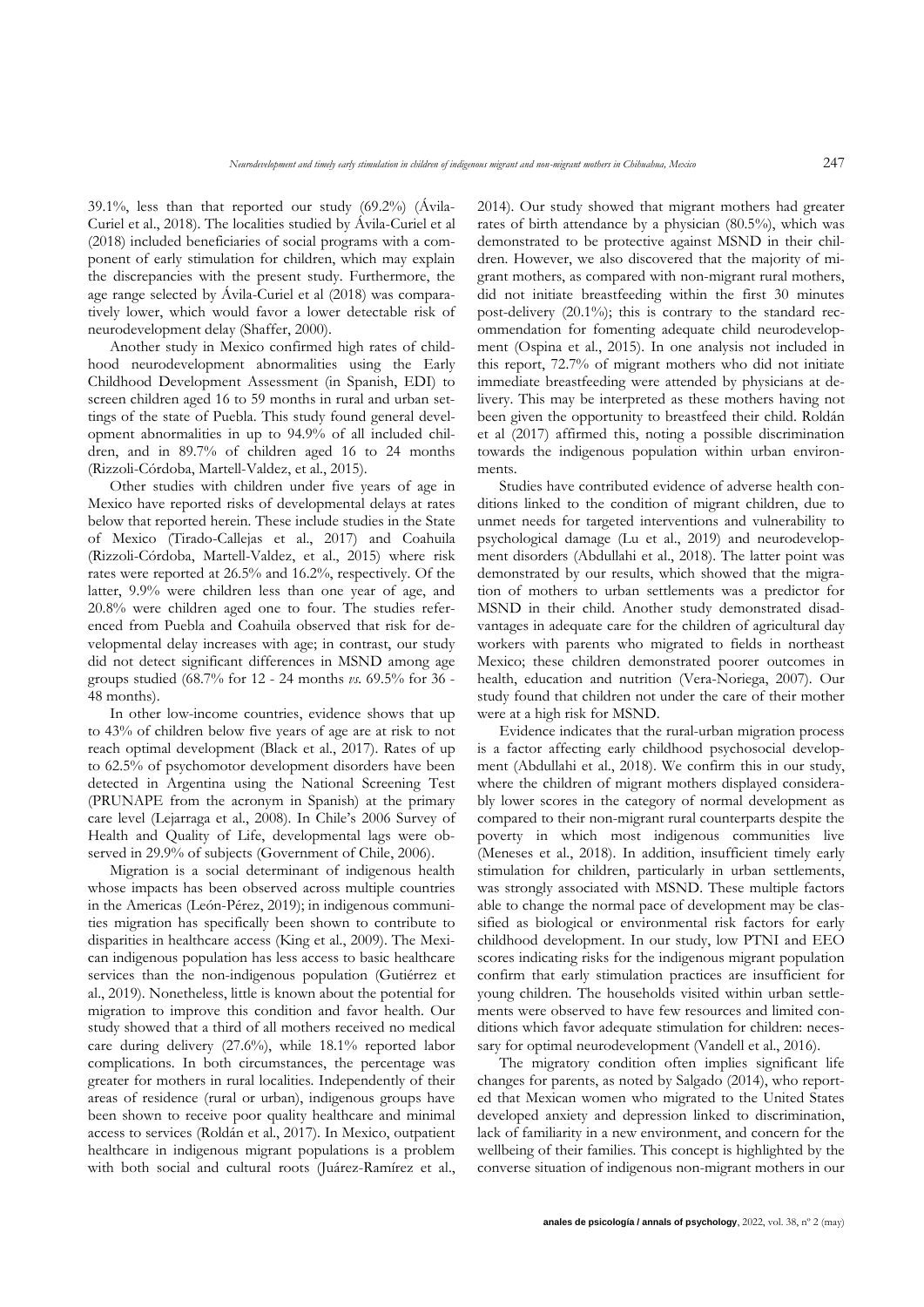study who, in contrast to migrant mothers, had greater opportunities to be present and share quality time with their children, favoring timely early stimulation. This finding reenforces previous findings in Mexico, which found that children of indigenous parents who remain in their native community and who receive training through the Initial Education program scored higher in psychomotor and cognitive tests as compared to non-indigenous non-migrant children (Knauer et al., 2018). Despite having few resources, parents can promote the development of their children through nurturing, open and committed childrearing habits (Knauer et al., 2016). Furthermore, exposure to open green spaces generally more accessible to non-migrant mothers - is associated with improved cognition in children two years of age (Liao et al., 2019). The behaviors of parents, such as reading or singing with their children and dedicating time to play, benefit child neurodevelopment (Knauer et al., 2016; Powers, 2011). In an analysis not included in this report, we observed a greater probability that migrant mothers spend their days apart from their children, and that these children in turn did not receive timely early stimulation and showed a greater likelihood to demonstrate MSND.

In addition to the findings of our study, evidence from Australia, Europe, Africa and North America has indicated greater risks for neurodevelopment disorders in the children of immigrant parents (Abdullahi et al., 2018; Schmengler et al., 2019). This evidence confirms the declaration by the International Society for Social Pediatrics and Child Health (ISSOP-Migration Working Group, 2018) calling for greater knowledge generation and sharing about health, education and care access risks of children of migrant parents. It furthermore encourages relevant policy building, as stipulated in the United Nations Convention on the Rights of the Child to promote the right of migrant children to an optimal health and wellbeing (ISSOP-Migration Working Group, 2018).

Our study had certain limitations, including the lack of data collected on sociodemographic and housing characteristics; however, this does not invalidate the relevance of the

## **References**

- Abdullahi, I., Leonard, H., Cherian, S., Mutch, R., Glasson, E. J., de Klerk, N., & Downs, J. (2018). The risk of neurodevelopmental disabilities in children of immigrant and refugee parents: Current knowledge and directions for future research [Review]. *Review Journal of Autism and Developmental Disorders*, *5*(1), 29-42. https://doi.org/10.1007/s40489- 017-0121-5
- Anglewicz, P., Kidman, R., & Madhavan, S. (2019). Internal migration and child health in Malawi. *Social Science and Medicine*, *235*, 112389. https://doi.org/10.1016/j.socscimed.2019.112389
- Antai, D., Wedrén, S., Bellocco, R., & Moradi, T. (2010). Migration and child health inequities in Nigeria: a multilevel analysis of contextualand individual-level factors. *Tropical Medicine and International Health*, *15*(12), 1464-1474. https://doi.org/10.1111/j.1365-3156.2010.02643.x
- Ávila-Curiel, A. C., Álvarez- Izazaga, M. A., & Galindo-Gómez, C. (2018). Retraso del neurodesarrollo, desnutrición y estimulación oportuna en niños rurales mexicanos [Delayed Neurodevelopment, Malnutrition and

findings presented. As a transversal study, our approach offers data useful for formulating new hypotheses, and may be compared to other similar populations in improved conditions. The PTNI screening test has the advantage of including direct observations of child habits, compared to other tests where this component is indirectly reported. The EEO demonstrates an acceptable reliability, however, it documents early stimulation practices through self-report without confirmation by the evaluator, and does not consider the duration and quality of practices reported.

In light of the new evidence presented, we recommend the implementation of public policies which support timely assessment of negative health and neurodevelopment impacts on young children as a basic measure to stabilize public health. The results of this study may be used towards the development of programs to address the needs of disadvantaged populations including the children of migrants. Reductions in both costs and negative outcomes could be achieved through primary-care-level screening and timely intervention in regions of potential migrant origin, using personnel trained in the application of early detection tools.

Our study concludes that the lack of timely early childhood stimulation at home has negative effects on the neurodevelopment of the children of indigenous mothers, and to a greater extent in migrants. Despite the characteristic economic and material disadvantages of rural indigenous populations, mothers in these settings are more likely to perform simple, easy and fun activities with their children which favor optimal childhood neurodevelopment; nonetheless, even among these mothers, early stimulation practices should be increased. Promoting family participation in early childhood learning and health may be an effective tool for enabling the maximum development potential for children in this population.

**Conflict of interest:** The authors of this article declare no conflict of interest.

**Financial support.-** No funding.

Timely Stimulation in Rural Mexican Children]. *Acta de investigación psicológica*, *8*, 6-16. https://doi.org/10.22201/fpsi.20074719e.2018.3.01

- Ávila, A., Álvarez, M., Reidl, L., & López-Arce, A. (2013). *Prueba de Tamiz de Neurodesarrollo Infantil (PTNI)*. Instituto Nacional de Ciencias Médicas y Nutrición Salvador Zubirán (INCMNSZ). http://www.nutricionenmexico.com/biblioteca/PUBLICACIONES/Vigilancia%20del%20Ne urodesarrollo%20PTNI.pdf
- Black, M. M., Walker, S. P., Fernald, L. C. H., Andersen, C. T., DiGirolamo, A. M., Lu, C., McCoy, D. C., Fink, G., Shawar, Y. R., Shiffman, J., Devercelli, A. E., Wodon, Q. T., Vargas-Barón, E., & Grantham-McGregor, S. (2017). Early childhood development coming of age: science through the life course. *The Lancet*, *389*(10064), 77-90. https://doi.org/10.1016/s0140-6736(16)31389-7
- Bolaños H.M.C. (2002). Perfil de conductas de desarrollo revisado (PCD-R). Un instrumento para la detección temprana de alteraciones y retrasos en el desarrollo. Instituto de Terapia Ocupacional. México.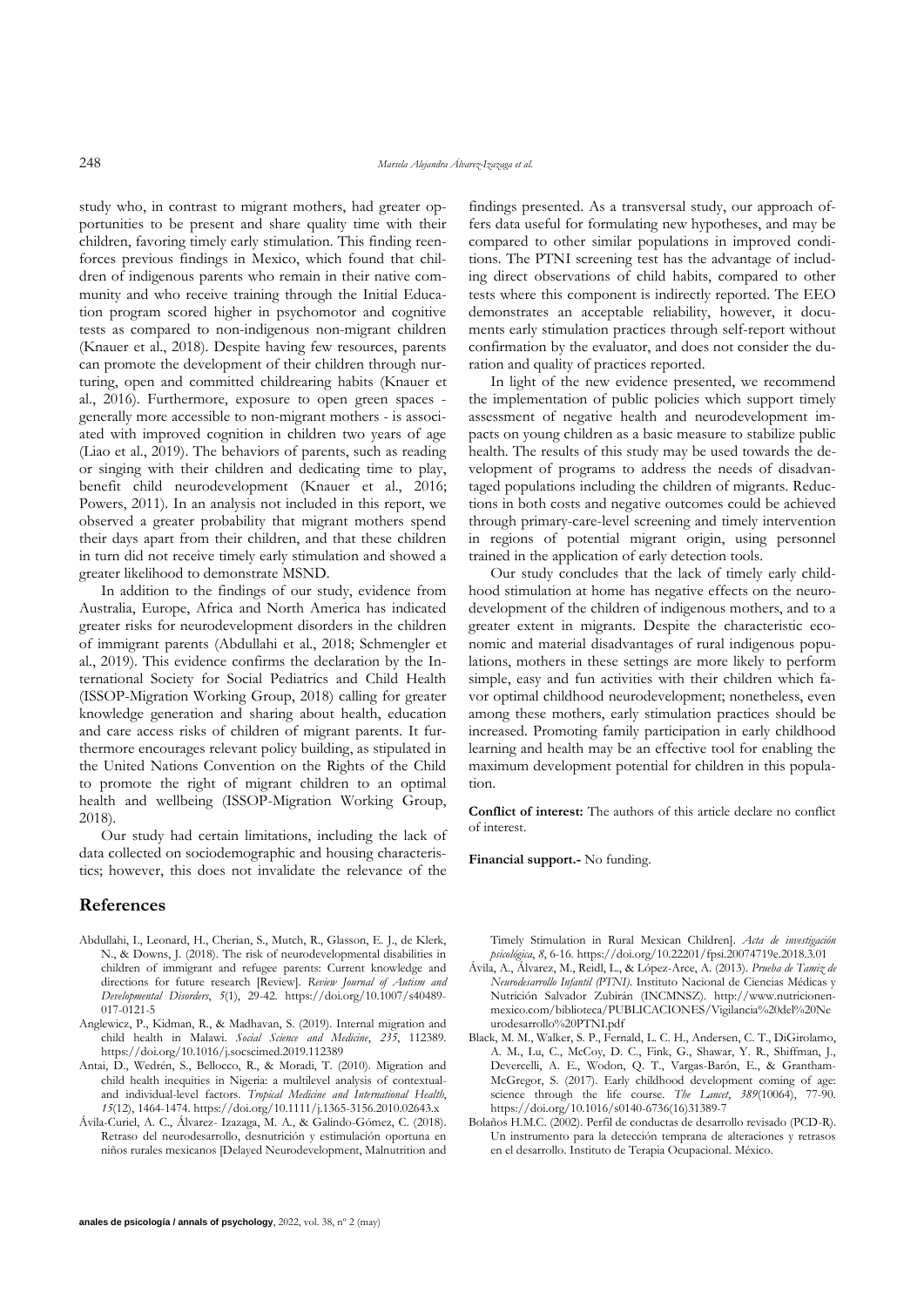- Colmenares-Roa, T., Cervantes Molina, L., Ruesga Vázquez, M., Lino-Pérez, L., Campos-Navarro, R., & Pérez-Ballestas, I. (2017). Sociodemographic and clinical overview of the indigenous population admitted to the Hospital General de México, "Dr. Eduardo Liceaga" [10.1016/j.hgmx.2016.07.004]. *Revista Médica del Hospital General de México*, *80*(1), 3-15. https://doi.org/10.1016/j.hgmx.2016.07.004
- Franco-García, M. (2016). Educación indígena en la ciudad: recuento de migraciones, asentamientos y exclusión educativa en una zona periurbana de la ciudad de Puebla [Indigenous education in the city: count of migration, settlement and educational exclusion in a periurban area of the city of Puebla]. *Revista Latinoamericana de Estudios Educativos*, *46*(4), 11-50.

https://rlee.ibero.mx/index.php/rlee/article/view/162/614

- Gao, Y., Atkinson-Sheppard, S., & Liu, X. (2017). Prevalence and risk factors of child maltreatment among migrant families in China. *Child Abuse and Neglect*, *65*, 171-181. https://doi.org/10.1016/j.chiabu. 2017.01.023
- Government of Chile. (2006). Health Ministry. II Encuesta de calidad de vida y salud. Informe de resultados [Internet]. 2006. [Accessed: 1 Dec 2020]. Available at: http://www.crececontigo.gob.cl/wp-content/ uploads/2015/11/ENCAVI-2006.pdf.
- Gutiérrez, J., Heredia-Pi, I., Hernández-Serrato, M., Pelcastre-Villafuerte, B., Torres-Pereda, P., & Reyes-Morales, H. (2019). Desigualdades en el acceso a servicios, base de las políticas para la reducción de la brecha en salud [Inequalities in access to services, basisfor policies to reduce the health gapl. Salud Publica de México,  $61(6)$ , 726-733. health gap]. *Salud Publica de México*, *61*(6), 726-733. https://doi.org/10.21149/10561
- Hosmer, J. D. W., Lemeshow, S., & Sturdivant, R. X. (2013). *Applied logistic regression: Hosmer/applied logistic. Regression.* (3ra ed.). Hoboken, NJ, USA: John Wiley & Sons.<br>IOM (2019) In
- (2019). International Organization for Migration. https://publications.iom.int/books/informe-sobre-las-migraciones-enel-mundo-2020-capitulo-2.
- ISSOP-Migration Working Group. (2018). International Society for Social Pediatrics and Child Health (ISSOP) position statement on migrant child health. *Child: Care, Health and Development*, *44*(1), 161-170. https://doi.org/https://doi.org/10.1111/cch.12485
- Juárez-Ramírez, C., Márquez-Serrano, M., Salgado de Snyder, N., Pelcastre-Villafuerte, B., Ruelas-González, M. G., & Reyes-Morales, H. (2014). La desigualdad en salud de grupos vulnerables de México: adultos mayores, indígenas y migrantes [Health inequality among vulnerable groups in Mexico: older adults, indigenous people, and migrants].<br>Revista Panamericana de Salud Pública, 35(4), 284-290. *Revista Panamericana de Salud Pública*, *35*(4), 284-290. https://www.scielosp.org/pdf/rpsp/2014.v35n4/284-290/es
- King, M., Smith, A., & Gracey, M. (2009). Indigenous health part 2: the underlying causes of the health gap. *The Lancet*, *374*(9683), 76-85. https://doi.org/10.1016/s0140-6736(09)60827-8
- Knauer, H. A., Kagawa, R. M. C., García-Guerra, A., Schnaas, L., Neufeld, L. M., & Fernald, L. C. H. (2016). Pathways to improved development for children living in poverty: A randomized effectiveness trial in rural Mexico. *International Journal of Behavioral Development*, *40*(6), 492-499. https://doi.org/10.1177/0165025416652248
- Knauer, H. A., Ozer, E. J., Dow, W., & Fernald, L. C. H. (2018). Stimulating parenting practices in indigenous and non-indigenous Mexican communities. *International journal of environmental research and public health*, *15*(1), 29. https://www.mdpi.com/1660-4601/15/1/29
- Lejarraga, H., Menéndez, A. M., Menzano, E., Guerra, L., Biancato, S., Pianelli, P., Fattore, M. J., De Raco, P., Schejter, V., Contreras, M. M., Glomba, C., Bellusci, C., Lusnig, A., Rautenstrauch, C., Paris, V., Galeana, A., Feinsilber, V., Garay, M. L., Alves, L., Del Pino, M., Andrews, M., Pagano, A., & Larigoitía, D. (2008). PRUNAPE: Screening for psychomotor development problems at primary care level. *Archivos Argentinos de Pediatria*, *106*(2), 119-125. https://doi.org/10.1590/S0325-00752008000200005
- León-Pérez, G. (2019). Internal migration and the health of Indigenous Mexicans: A longitudinal study. *SSM - Population Health*, *8*, 100407. https://doi.org/10.1016/j.ssmph.2019.100407
- Liao, J., Zhang, B., Xia, W., Cao, Z., Zhang, Y., Liang, S., Hu, K., Xu, S., & Li, Y. (2019). Residential exposure to green space and early childhood

neurodevelopment. *Environment International*, *128*, 70-76. https://doi.org/10.1016/j.envint.2019.03.070

- Loor-Rivadeneira, M. R., García-Quiroz, G. A., MendozaVillavicencio, C. A., & Saldarriaga-Zambrano, P. J. (2018). Los signos neurológicos blandos de la lectoescritura en los preescolares de la U.E. "Gonzalo S. Córdova" del sector las Cañitas [The soft neurological signs of the lecture in the preschools of the U.E. "Gonzalo s. Córdova" of the sector las Cañitas]. *Dominio de las Ciencias*, *4*(3), 16-28. https://dialnet.unirioja.es/servlet/articulo?codigo=6560202
- Lu, Y., Yeung, J. W.-J., Liu, J., & Treiman, D. J. (2019). Migration and children's psychosocial development in China: When and why migration matters. Social Science Research. 77, 130-147. migration matters. *Social* Science Research, 77, https://doi.org/10.1016/j.ssresearch.2018.09.002
- Martell, M., Burgueño, M., Arbón, G., Weinberger, M., & Alonso, R. (2007). Crecimiento y desarrollo en niños de riesgo biológico y social en una zona urbana de Montevideo. *Archivos de Pediatría del Uruguay*, *78*(3), 209- 216.http://www.scielo.edu.uy/scielo.php?script=sci\_arttext&pid=S168 8-12492007000300004&lng=es
- Meneses, N. S., Pelcastre, V. B., & Vega, M. M. (2018). Cobertura, disponibilidad de recursos y acceso a servicios de la atención a la salud de mujeres en tres regiones indígenas: Montaña de Guerrero, Sierra Tarahumara y El Nayar. In CIESAS (Ed.), *El derecho a la protección de la salud en las mujeres indígenas en México. Análisis nacional y de casos desde una perspectiva de Derechos Humanos* (pp. 51-79). Mexico City, Mexico: Centro de Investigaciones y Estudios Superiores en Antropología Social (CIESAS). https://www.cndh.org.mx/sites/default/files/documentos/ 2019-01/Informe-Salud-Indigenas-CIESAS.pdf
- Newborg, J., Stock, J. R., Wnek, L., Guidubaldi, J., & Svinicki, J. (2011). Battelle developmental inventory: Examiner's manual. Allen, TX: DLMLINC Associates.
- NOM-031-SSA2. (1999). *NORMA Oficial Mexicana NOM-031-SSA2-1999, Para la atención a la salud del niño*. Mexico City, Mexico: Diario Oficial de la Federación. http://www.salud.gob.mx/unidades/cdi/nom/ 031ssa29.html
- Ortega, M.-I., Rosales, C., de Zapien, J. G., Aranda, P., Castañeda, A., Saucedo, S., Montaño, C., & Contreras, A. (2012). Migration, agribusiness and nutritional status of children under five in Northwest Mexico. *International journal of environmental research and public health*, *9*(1), 33-43. https://doi.org/10.3390/ijerph9010033
- Ospina, J. M., Urrego, Á. M. J., & Betancourt, E. A. V. (2015). La importancia de la lactancia en el desarrollo físico, psíquico y relacional del niño [The importance of breastfeeding in the physical, mental and relational development of children]. *Vinculo*, 12(1), http://pepsic.bvsalud.org/pdf/vinculo/v12n1/v12n1a03.pdf
- Phillimore, J. (2016). Migrant maternity in an era of superdiversity: New migrants' access to, and experience of, antenatal care in the West Midlands, UK. *Social Science and Medicine*, *148*, 152-159. https://doi.org/10.1016/j.socscimed.2015.11.030
- Pinos Montenegro, J. (2016). Imaginario creador y pobreza. Estudio etnográfico entre indígenas Kichwas del cantón Ambato, provincia de Tungurahua Ecuador, que salieron de pobreza y los que viven extrema pobreza [The imaginary creator and poverty. An ethnographic study among the indigenous kichwas from the city of Ambato in Tungurahua province-Ecuador, who have overcome situations of poverty and of those who live in extreme situations of poverty]. *Diálogo Andino - Revista de Historia, Geografía y Cultura Andina* (51), 31-43. http://www.redalyc.org/articulo.oa?id=371349345004
- Powers, E. (2011). *The Impact of economic migration on children's cognitive development: evidence from the Mexican family life survey. IDB Working Paper No. IDB-WP-246*. Inter-American Development Bank. https://doi.org/10.2139/ssrn.1858041
- Rice, K., & Webster, F. (2017). Care interrupted: poverty, in-migration, and primary care in rural resource towns. *Social Science and Medicine*, *191*, 77- 83. https://doi.org/10.1016/j.socscimed.2017.08.044
- Rizzoli-Córdoba, A., Campos-Maldonado, M. C., Vélez-Andrade, V. H., Delgado-Ginebra, I., Baqueiro-Hernández, C. I., Villasís-Keever, M. Á., Reyes-Morales, H., Ojeda-Lara, L., Davis-Martínez, E. B., O'Shea-Cuevas, G., Aceves-Villagrán, D., Carrasco-Mendoza, J., Villagrán-Muñoz, V. M., Halley-Castillo, E., Sidonio-Aguayo, B., Palma-Tavera, J. A., & Muñoz-Hernández, O. (2015). Evaluación diagnóstica del nivel